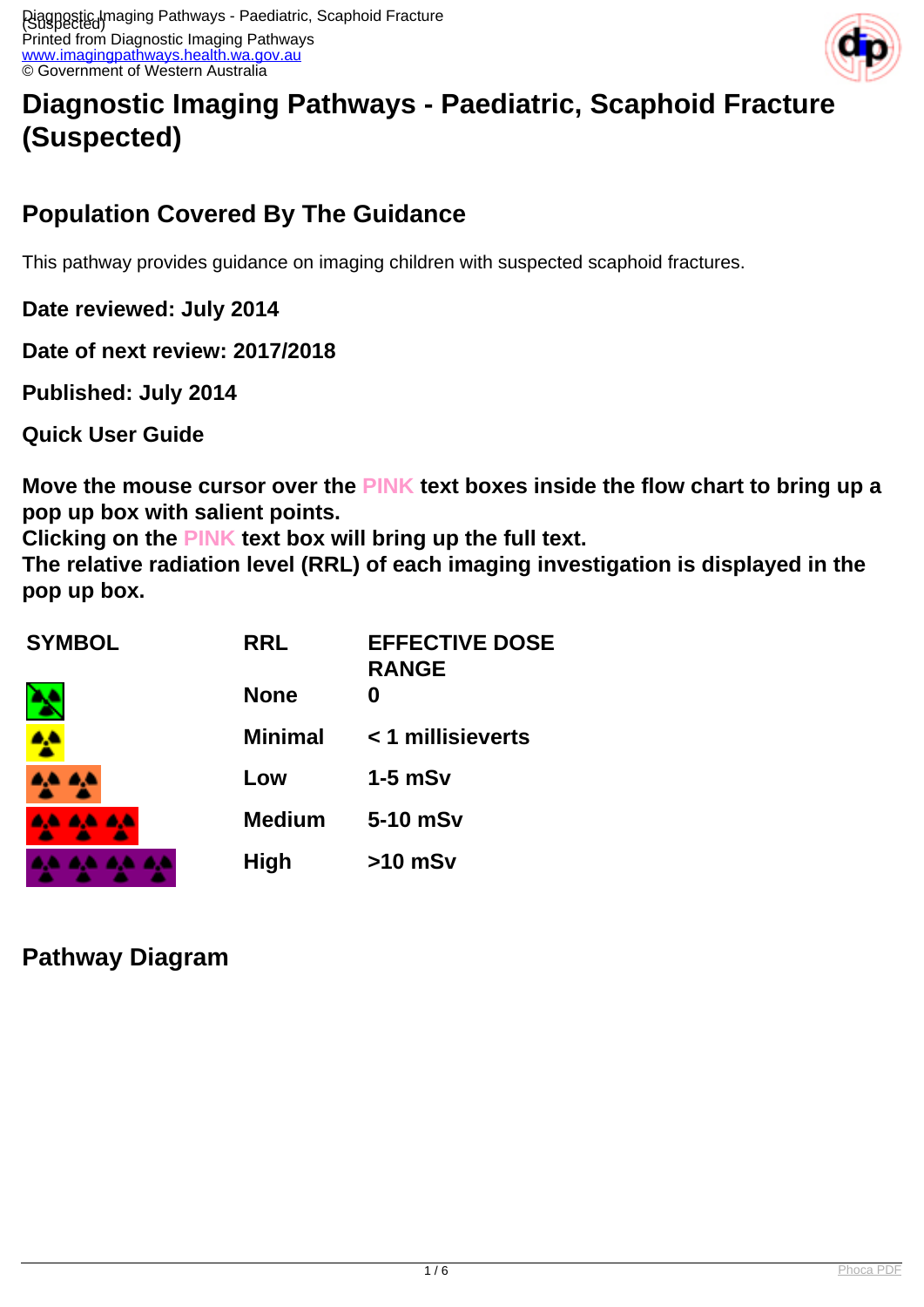

# **Image Gallery**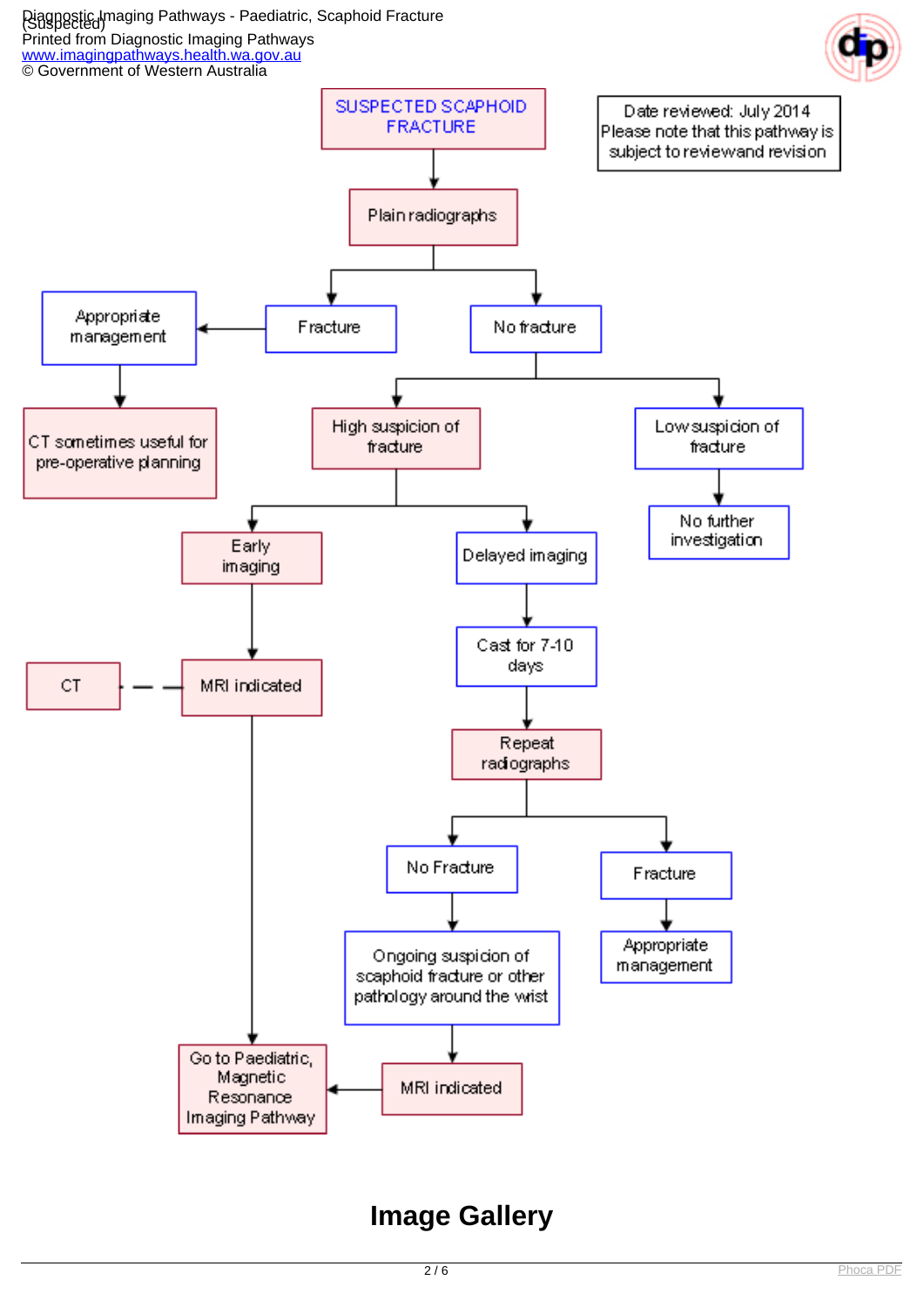#### **Note: Images coming soon**

# **Plain Radiography**

- **Whilst carpal fractures are rare in children, scaphoid fractures are the most common carpal fracture and have a peak incidence in the 12 to 15 year age group. Scaphoid fractures are very uncommon in children under 8** [1](index.php?option=com_content&view=article&id=236&tab=references#1)
- **The vast majority of fractures in children occur at the distal pole with approximately 10-20% at the scaphoid waist** [2](index.php?option=com_content&view=article&id=236&tab=references#2)**,**[3](index.php?option=com_content&view=article&id=236&tab=references#3)
- **By early adolescence the fracture patterns are similar to adults** [1](index.php?option=com_content&view=article&id=236&tab=references#1)
- **The detection of scaphoid fractures can be improved with the use of dedicated views performed with ulnar deviation and tube angulation** [4](index.php?option=com_content&view=article&id=236&tab=references#4)
- **Whilst immobilisation and follow-up radiographs in approximately 10-14 days has been considered appropriate treatment, follow-up radiographs detect only very small numbers of additional fractures** [5-7](index.php?option=com_content&view=article&id=236&tab=references#5)
- **Approximately 40% of patients (not necessarily paediatric) will have radiographically occult fractures detected on subsequent MRI, with around half of these scaphoid fractures** [8](index.php?option=com_content&view=article&id=236&tab=references#8)**,**[9](index.php?option=com_content&view=article&id=236&tab=references#9)
- **There is some evidence to suggest that early imaging is most appropriate as it results in earlier detection of fractures and other injuries and reduces unnecessary immobilsation. Delayed radiographs only detect a small number of additional fractures but remains a reasonable option depending on resources**

## **Computed Tomography (CT)**

- **Estimated sensitivity and specificity of 93% and 99% for the detection of scaphoid fractures** [10](index.php?option=com_content&view=article&id=236&tab=references#10)
- **Superior to MRI for the depiction of cortical injuries but inferior to MRI for the detection of solely trabecular injuries** [11](index.php?option=com_content&view=article&id=236&tab=references#11)
- **Useful for**
	- **Detection of occult fractures of the wrist and displacement of fractures**  [12](index.php?option=com_content&view=article&id=236&tab=references#12)
	- **Further characterising complicated fracture-dislocations** [13](index.php?option=com_content&view=article&id=236&tab=references#13)
- **Assessment of union/non-union and avascular necrosis** [14](index.php?option=com_content&view=article&id=236&tab=references#14)

## **Magnetic Resonance Imaging (MRI)**

 **Whilst CT also has a very high sensitivity, MRI is superior for the detection of**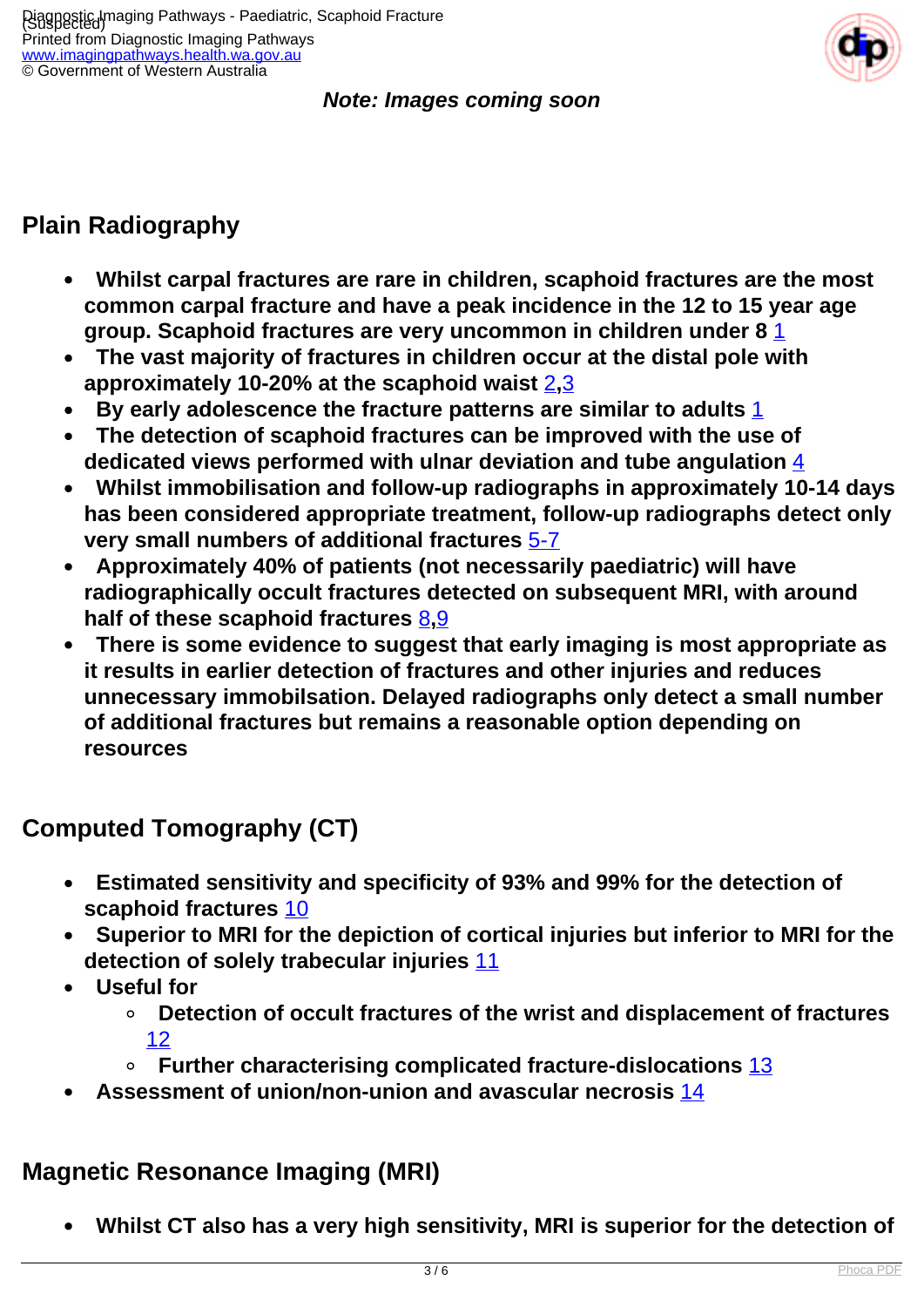Printed from Diagnostic Imaging Pathways [www.imagingpathways.health.wa.gov.au](http://www.imagingpathways.health.wa.gov.au/) © Government of Western Australia



**solely trabecular injuries** [11](index.php?option=com_content&view=article&id=236&tab=references#11)

- **Can detect additional fractures and soft tissue injuries** [4](index.php?option=com_content&view=article&id=236&tab=references#4)**,**[15](index.php?option=com_content&view=article&id=236&tab=references#15)
- **Estimated sensitivity and specificity of 96% and 99% for the detection of scaphoid fractures** [10](index.php?option=com_content&view=article&id=236&tab=references#10)
- **Has the advantage over both CT and bone scan of involving no ionising radiation and can detect bone bruising and ligamentous injuries** [4](index.php?option=com_content&view=article&id=236&tab=references#4)
- **Whilst bone scan has a similar sensitivity it has a relative lack of specificity (approx 89%) and is generally considered inferior to both CT and MRI for the investigation of suspected scaphoid fracture. Bone scan is now seldom used**  [10](index.php?option=com_content&view=article&id=236&tab=references#10)**,**[16](index.php?option=com_content&view=article&id=236&tab=references#16)
- **Limited sequences (coronal T1 and STIR) are generally sufficient to determine the presence of a fracture and do not take much longer than a standard scaphoid series of radiographs** [15](index.php?option=com_content&view=article&id=236&tab=references#15)**,**[17](index.php?option=com_content&view=article&id=236&tab=references#17)
- **Where available, the early use of MRI is a sensitive and practical way to diagnose occult scaphoid fractures and saves unnecessary immobilisation** [18](index.php?option=com_content&view=article&id=236&tab=references#18)

**References are graded from Level I to V according to the Oxford Centre for Evidence-Based Medicine, Levels of Evidence.** [Download the document](http://www.cebm.net/wp-content/uploads/2014/06/CEBM-Levels-of-Evidence-2.1.pdf)

- 1. **Elhassan BT, Shin AY. Scaphoid fracture in children. Hand Clin. 2006;22:31-41. (Review article)**
- 2. **Vahvanen V, Westerlund M. Fracture of the carpal scaphoid in children: a clinical and roentgenological study of 108 cases. Acta Orthop Scand. 1980;51:909-13. (Level III evidence)**
- 3. **Christodoulou AG, Colton CL. Scaphoid fractures in children. J Pediatr Orthop. 1986;6(1):37-9. (Level III evidence)**
- 4. **Johnson KJ, Haigh SF, Symonds KE. MRI in the management of scaphoid fractures in skeletally immature patients. Pediatric Radiol. 2000;30:685-8. (Level III evidence)**
- 5. **Leslie IJ, Dickson RA. The fractured carpal scaphoid: natural history and factors influencing outcome. J Bone Joint Surg Br. 1981;63-B:225-30. (Review article)**
- 6. **Munk B, Frokjaer J, Larsen CF, et al. Diagnosis of scaphoid fractures. A prospective multicentre study of 1052 patients with 160 fractures. Acta Orthop Scand. 1995;66:359-60. (Level II evidence)**
- 7. **Jacobsen S, Hassani G, Hansen D, Christensen O. Suspected scaphoid fractures: can we avoid overkill. Acta Orthop Belg. 1995;61:74-8 (Level III evidence)**
- 8. **Hunter JC, Escobedo EM, Wilson AJ, et al. MR imaging of clinically suspected scaphoid fractures. AJR Am J Roentgenol. 1997;168:1287-93. (Level III evidence)**
- 9. **McCullough NP, Smith FW, Cooper JG. Early MRI in the management of the clinical scaphoid fracture. Eur J Emerg Med. 2011;18:133-6. (Level III evidence)**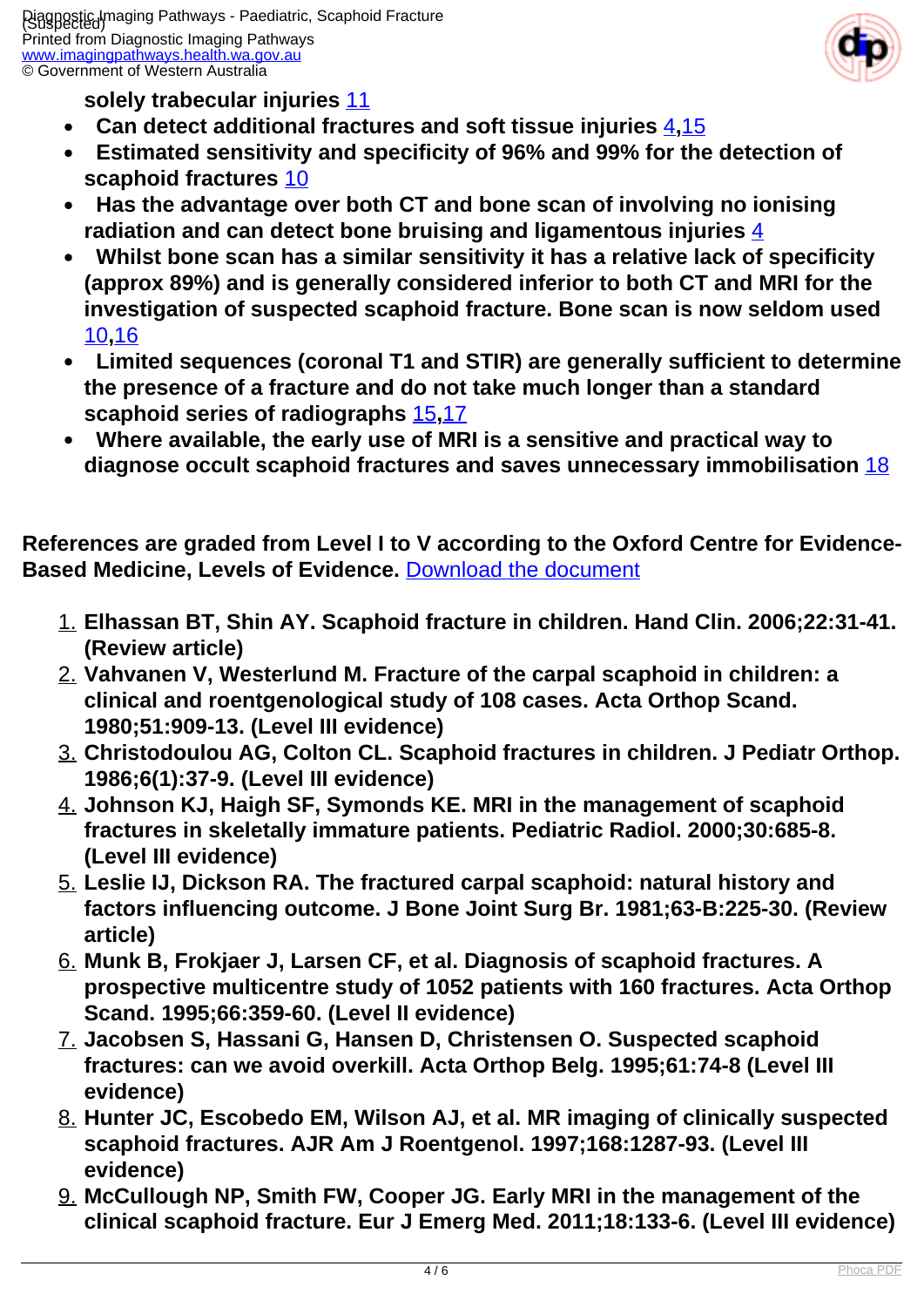

- 10. **Yin ZG, Zhang, JB, Kan SL, Wang XG. Diagnosing suspected scaphoid fractures: a systematic review and meta-analysis. Clin Orthop Relat Res. 2010;468:723-34. (Level I evidence)**
- 11. **Memarsadeghi M, Breitenseher M, Sheiker-Prokop C, et al. Occult scaphoid fractures: comparison of multidetector CT and MR imaging--initial experience. Radiology. 2006;240:169-76. (Level II evidence)**
- 12. **Hindman BW, Kulik WJ, Lee G, et al. Occult fractures of the carpal and metacarpals: demonstration with CT. AJR Am J Roentgenol. 1989;153:529-32. (Level III evidence)**
- 13. **Nakamura R, Imaeda T, Horii E, et al. Analysis of scaphoid fracture displacement by three-dimensional computed tomography. J Hand Surg. 1991;16A:485-92. (Level IV evidence)**
- 14. **Hidaka Y, Nakamura R. Progressive patterns of degenerative arthritis in scaphoid nonunion demonstrated by three-dimensional computed tomography. J Hand Surg. 1998;23B:765-70. (Level III evidence)**
- 15. **Khalid M, Jummani ZR, Kanagaraj K, et al. Role of MRI in the diagnosis of clinically suspected scaphoid fracture: analysis of 611 consecutive cases and literature review. Emerg Med J. 2010;27:266-9. (Level II evidence)**
- 16. **Fowler C, Sullivan B, Williams LA. A comparison of bone scintigraphy and MRI in the early diagnosis of the occult scaphoidwaist fracture. Skeletal Radiol. 1998;27:683-7. (Level II evidence)**
- 17. **Brydie A, Raby N. Early MRI in the management of clinical scaphoid fracture. Br J Radiol. 2003;76:296-300. (Level II evidence)**
- 18. **Kumar A, O'Connor A, Despois M, Galloway H. Use of early magnetic resonance imaging in the diagnosis of occult scaphoid fractures: the CAST study (Canberra area scaphoid trial). N Z Med J. 2005;118(1209):U1296. (Level II evidence)**

#### **Information for Consumers**

#### **Information from this website Information from the Royal Australian and New Zealand College of Radiologists' website**

[Consent to Procedure or Treatment](index.php/consumer-info/general-information-about-diagnostic-imaging/consent-to-procedure-or-treatment)

[Radiation Risks of X-rays and](index.php/consumer-info/general-information-about-diagnostic-imaging/radiation-risks-of-x-rays-and-scans) **[Scans](index.php/consumer-info/general-information-about-diagnostic-imaging/radiation-risks-of-x-rays-and-scans)**